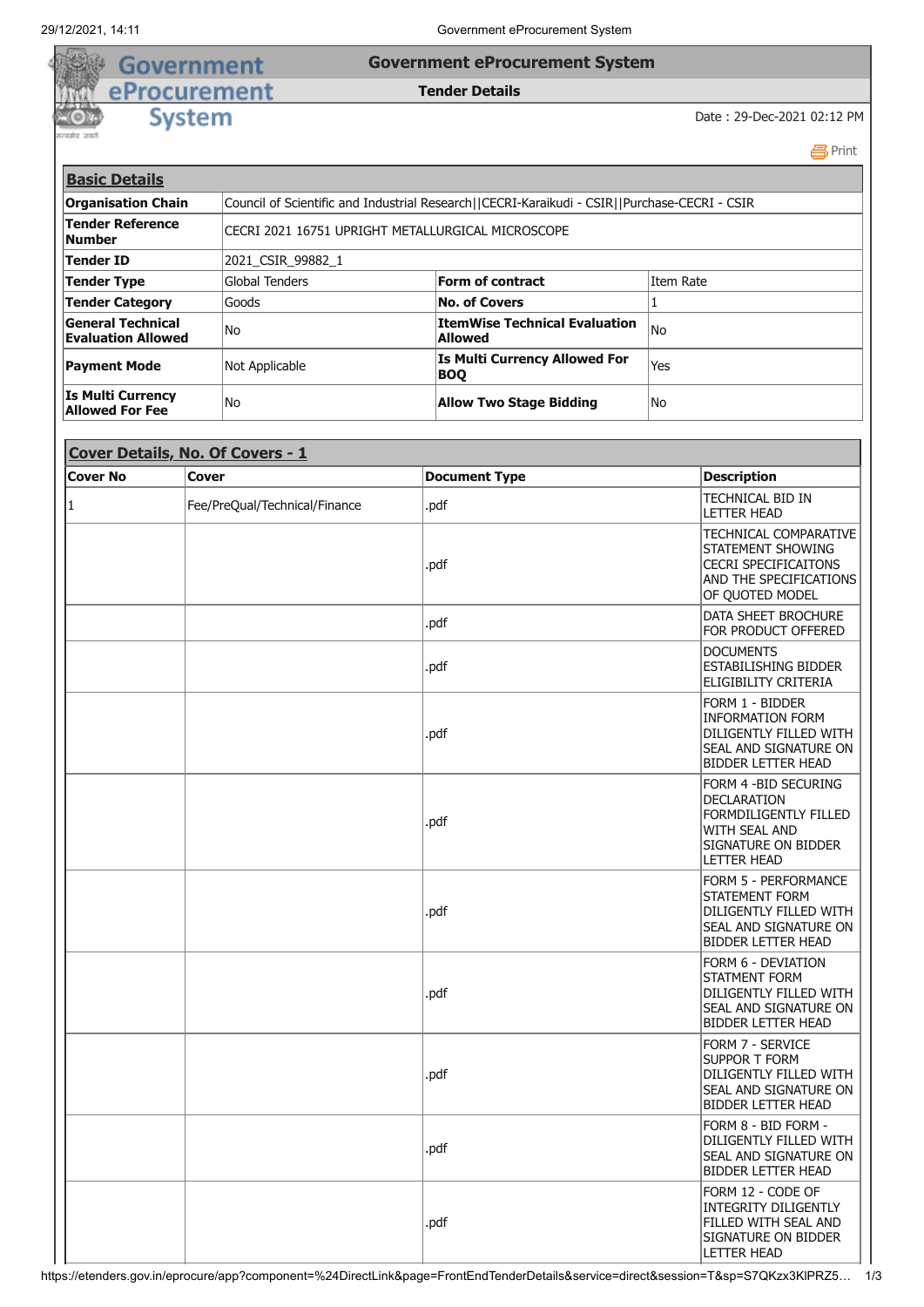|                                  | .pdf | FORM 15 - AFFIDAVIT FOR<br><b>LOCAL CONTENT</b><br>DILIGENTLY FILLED WITH<br>Seal and Sign on<br><b>BIDDER LETTER HEAD</b>                              |
|----------------------------------|------|---------------------------------------------------------------------------------------------------------------------------------------------------------|
|                                  | .pdf | FORM 16 Certificate for<br>subcontracting<br>DILIGENTLY FILLED WITH<br>Seal and sign on<br><b>BIDDER LETTER HEAD</b>                                    |
|                                  | .pdf | FORM 17 CERTIFICATE BY<br><b>BIDDER DILIGENTLY</b><br>FILLED WITH SEAL AND<br><b>SIGNATURE ON BIDDER</b><br><b>LETTER HEAD</b>                          |
|                                  | .pdf | <b>MANUFACTURER</b><br><b>AUTHORISATION</b><br><b>CERTIFICATE ON</b><br><b>MANUFACTURE LETTER</b><br><b>HEAD SPECIFICALLY FOR</b><br><b>THIS TENDER</b> |
|                                  | .pdf | <b>COPIES GST AND PAN</b>                                                                                                                               |
|                                  | .pdf | <b>OTHER DOCUMENTS</b>                                                                                                                                  |
|                                  | .xls | PRICE OFFER IN BOQ                                                                                                                                      |
|                                  | .pdf | PRICE OFFER IN FORMAT                                                                                                                                   |
| <b>Other Important Documents</b> |      |                                                                                                                                                         |

| <b>Pother Important Documents</b> |                     |                                 |                    |  |  |
|-----------------------------------|---------------------|---------------------------------|--------------------|--|--|
| S.No Category                     | <b>Sub Category</b> | <b>Sub Category Description</b> | <b>Format/File</b> |  |  |
| Purchase Order Details            | Purchase Orders - 1 | Purchase Orders -               |                    |  |  |

| Tender Fee Details, [Total Fee in ₹ $*$ - 0.00] |      |                       | <b>EMD Fee Details</b> |                         |        |                                                    |     |
|-------------------------------------------------|------|-----------------------|------------------------|-------------------------|--------|----------------------------------------------------|-----|
| <b>Tender Fee in ₹</b>                          | 0.00 |                       |                        | <b>IEMD Amount in ₹</b> | 0.00   | <b>EMD through BG/ST <math>\overline{N}</math></b> |     |
| <b>Fee Payable To</b>                           | Nil  | <b>Fee Pavable At</b> | Nil                    |                         |        | or EMD Exemption<br><b>Allowed</b>                 |     |
| <b>Tender Fee</b><br><b>Exemption Allowed</b>   | lNo  |                       |                        | <b>EMD Fee Type</b>     | lfixed | <b>EMD Percentage</b>                              | lna |
|                                                 |      |                       |                        | <b>EMD Payable To</b>   | Nil    | <b>EMD Payable At</b>                              | Nil |

|    | <b>Foreign Currency BOQ Details</b> |                             |  |  |  |
|----|-------------------------------------|-----------------------------|--|--|--|
|    | S.No Currency                       | <b>Conversion rate in ₹</b> |  |  |  |
|    | US Dollar                           | INA                         |  |  |  |
| 12 | European Euro                       | INA                         |  |  |  |
| 13 | British Pound                       | INA                         |  |  |  |
| 14 | Australian Dollar                   | INA                         |  |  |  |
| 15 | Japanese yen                        | INA                         |  |  |  |
| 16 | Swiss Franc                         | INA                         |  |  |  |
| 17 | Canadian Dollar                     | INA                         |  |  |  |
| 18 | Singapore Dollar                    | INA                         |  |  |  |

| <b>Work / Item(s)</b>                          |                     |                                                   |                                                                    |                              |               |  |
|------------------------------------------------|---------------------|---------------------------------------------------|--------------------------------------------------------------------|------------------------------|---------------|--|
| <b>Title</b>                                   |                     | CECRI 2021 16751 UPRIGHT METALLURGICAL MICROSCOPE |                                                                    |                              |               |  |
| <b>Work Description</b>                        |                     |                                                   | CECRI 2021 16751 UPRIGHT METALLURGICAL MICROSCOPE WITH ACCESSORIES |                              |               |  |
| <b>Pre Qualification</b><br><b>Details</b>     | CHAPTER 6           |                                                   |                                                                    |                              |               |  |
| Independent External<br><b>Monitor/Remarks</b> | <b>NA</b>           |                                                   |                                                                    |                              |               |  |
| Tender Value in ₹                              | <b>NA</b>           | <b>Product Category</b>                           | Laboratory and scientific<br>equipment                             | Sub category                 | <b>NA</b>     |  |
| <b>Contract Type</b>                           | Tender              | <b>Bid Validity (Days)</b>                        | 120                                                                | <b>Period Of Work(Days)</b>  | 190           |  |
| <b>Location</b>                                | KARAIKUDI   Pincode |                                                   | 630003                                                             | <b>Pre Bid Meeting Place</b> | INA.          |  |
| <b>Pre Bid Meeting</b><br><b>Address</b>       | INA                 | <b>Pre Bid Meeting Date</b>                       | <b>NA</b>                                                          | <b>Bid Opening Place</b>     | <b>ONLINE</b> |  |
| <b>Should Allow NDA</b><br> Tender             | lNo.                | <b>Allow Preferential</b><br><b>Bidder</b>        | No                                                                 |                              |               |  |